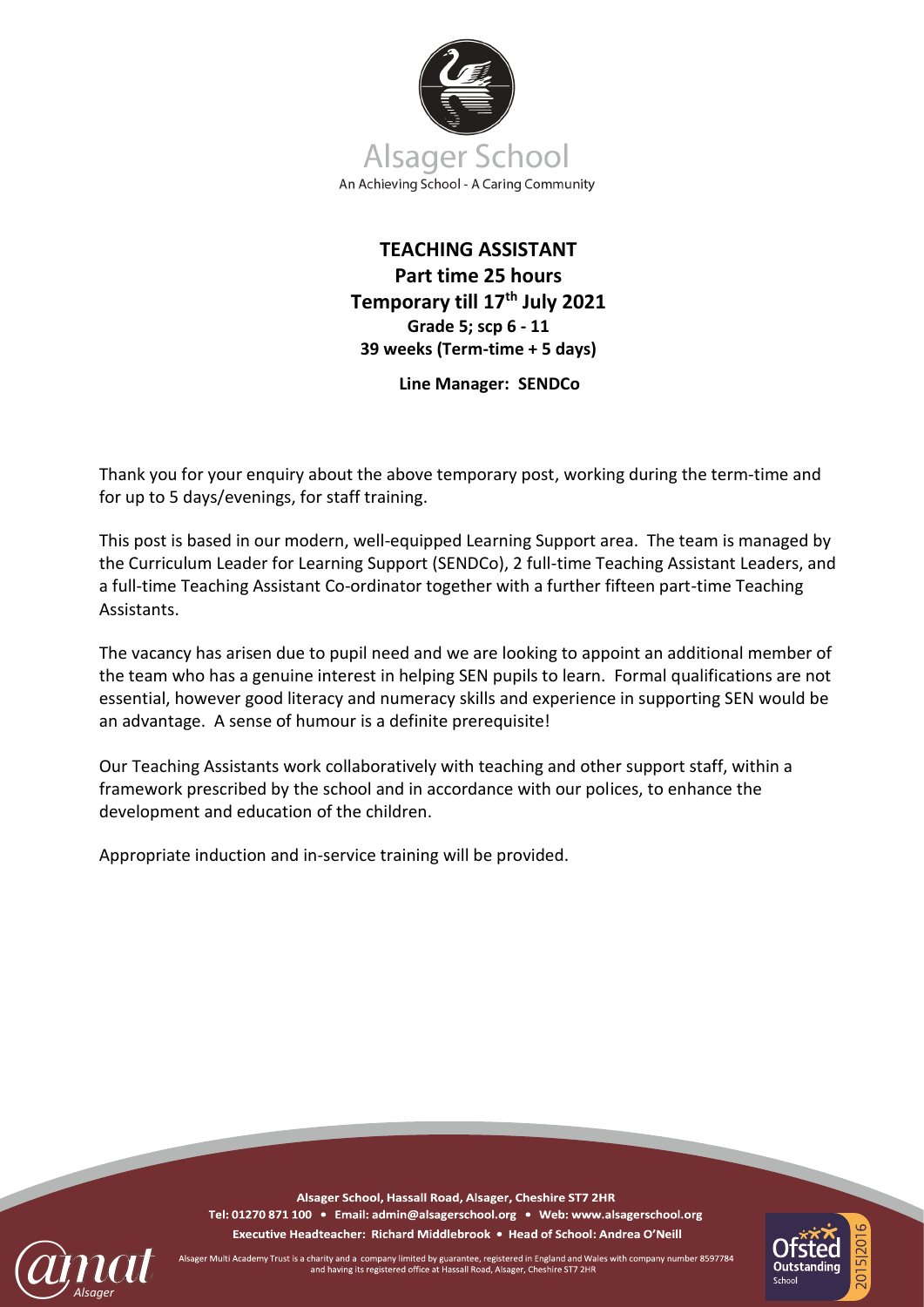# **About the School:**

Alsager School is a large 11-18 mixed Multi Academy Trust with 1444 pupils on roll, including approximately 231 students in the Sixth Form and is the only secondary school in the town. We currently employ in excess of 90 teaching and 60 support staff. The MAT has recently expanded when Weston Village Primary School, located near to Crewe, joined in April 2018.

Alsager School is a fantastic place to work with motivated and well behaved students, a committed and experienced governing body, dedicated staff and supportive parents. Children of all abilities make impressive progress throughout the key stages. We are one of the highest performing schools in Cheshire East, and our last Ofsted in February 2016 graded the school as Outstanding in all areas.

Approximately 75% of our students are drawn from the town itself and its adjacent villages. The remainder come from towns in neighbouring Staffordshire and Cheshire, sent to us by parental choice.

The School's reputation and popularity means that it is oversubscribed in most year groups.

We believe that pupils cannot be expected to achieve their full potential without support and concern for their welfare and well-being. We want our pupils to feel they are known, valued and cared for. We are justifiably proud of our system of student support which strives to meet these important needs by creating an environment which provides a sense of identity, support, encouragement and, where necessary, constructive criticism. Children and parents need someone to talk to when things aren't working out.

I would strongly urge you to get more of a 'feel' for the life of Alsager School by visiting our website [www.alsagerschool.org](http://www.alsagerschool.org/) We do hope that this information will encourage you to apply.

## **Principal Responsibilities:**

To work collaboratively with teaching staff and work with other support staff to enhance the development and education of children in accordance with the aims and policies of the school.

The following duties and responsibilities will be carried out after consultation with the SENDCo and the relevant class teacher. Whenever possible the Teaching Assistant will be involved in the planning of the lessons.

- **1** Using acquired skills, support and deliver learning activities and contribute to the development of work programmes to facilitate effective teaching and learning.
- **2** Provide input into the planning and evaluation of learning activities for individuals and groups of pupils to enable the teaching staff to make informed decisions when developing their plans.
- **3** Supervise the activities of individuals or groups of pupils both in and out of the classroom (including educational visits) to ensure their safety and facilitate their physical and emotional development in accordance with the school's behaviour management policy.
- **4** Monitor individual pupil's progress, achievements and development and report these to the teaching staff/line manager to inform decisions taken regarding the Individual Education Plan, Behaviour Plans and Personal Care Programmes for a pupil.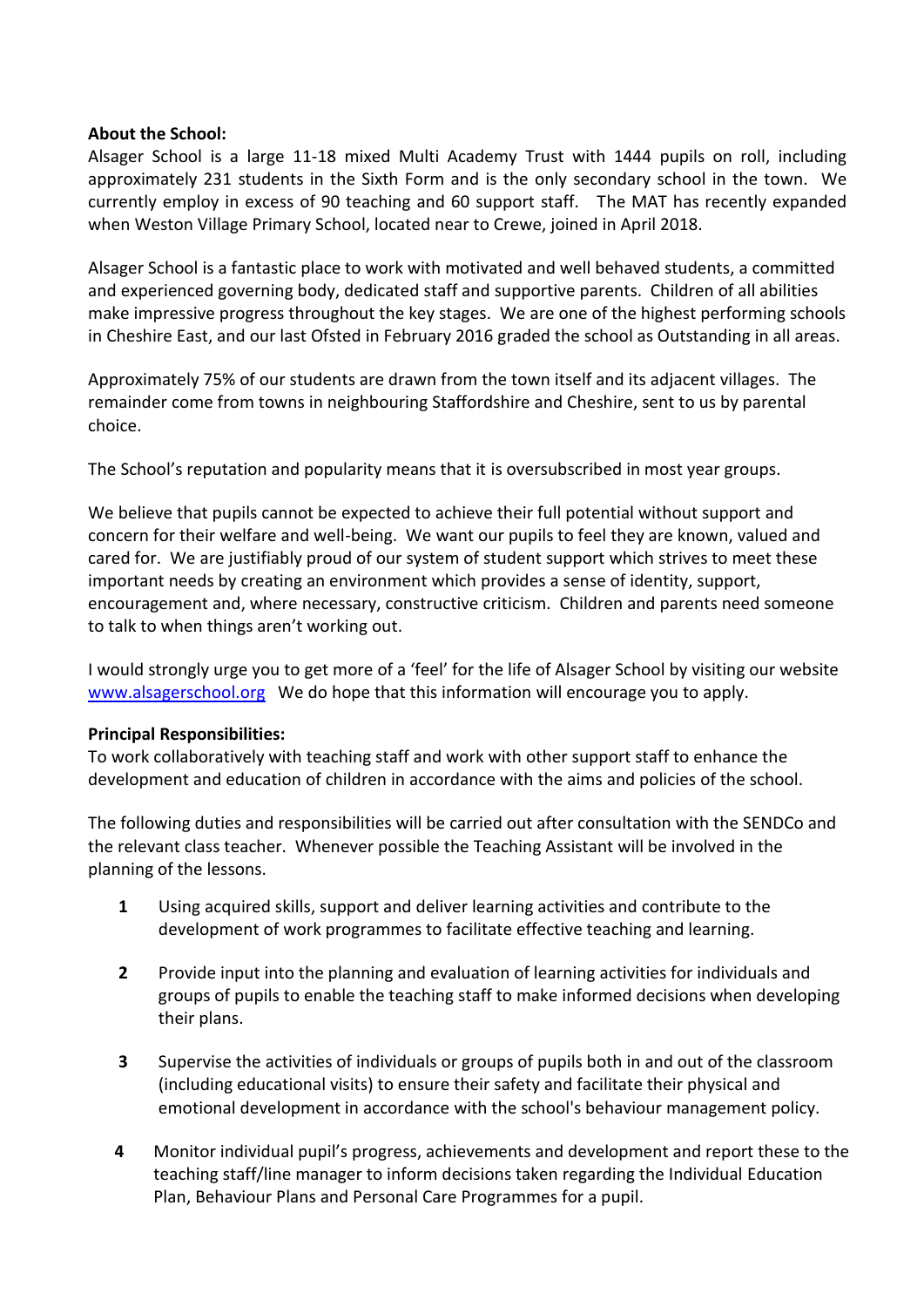- **5** Liaise with parents and carers in conjunction with the teaching staff to ensure effective communication concerning the pupils' well-being.
- **6** Record pupil information as specified by the teaching staff/line manager to ensure that schools' information systems are maintained.
- **7** Attend to the personal and physical needs of pupils so that their well-being is maintained.
- **8** Prepare and maintain learning resources and ensure that the Student Work Room/classroom is kept tidy so that the needs of the lesson plans are met in a safe learning environment, which complies with relevant health and safety requirements.
- **9** Display and present the pupils' work under the direction of teaching staff, so that it enhances the classroom environment and celebrates achievement.
- **10** Attend staff and other meetings and participate in staff training development work and staff reviews as required

Notwithstanding the detail in this job description, in accordance with AMAT's Flexibility Policy the job holder will undertake such work as may be determined by the Headteacher/Governing Body from time to time, up to or at a level consistent with the Main Responsibilities of the job.

# **In conclusion:**

In order to ensure the future successful development of our school, we are keen to appoint only staff of the highest ability or with the greatest promise. Working at Alsager School is demanding but the rewards are commensurate in a school with strong leadership, dedicated staff, supportive parents and pleasant, friendly and highly motivated pupils. The School is proud of its supportive ethos and the person appointed can expect much help, guidance and support from colleagues.

Alsager School is an equal opportunities employer and we are committed to safeguarding and promoting the welfare of children and young people. We expect all staff and volunteers to share this commitment.

# **How do I apply?**

If having read this information, you find the post and Alsager School appealing, we would like to hear from you. Application is by completion of the School's two part Application Form. CV's will not be accepted. Please also remember to complete the Rehabilitation of Offenders Statement and Equal Opportunities Questionnaire.

It is important that your supporting statement should give comprehensive information about your skills and it should emphasise your qualities which are relevant to the post. This is your opportunity to introduce yourself and to describe why you believe you are capable of carrying out the duties described.

The closing date is noon **on Wednesday, 22nd July 2020.** Interviews are likely to be held later that week. In the interests of economy, those applicants who have not received an invitation for interview or any further communication within two weeks of the above date are asked to consider their application unsuccessful on this occasion.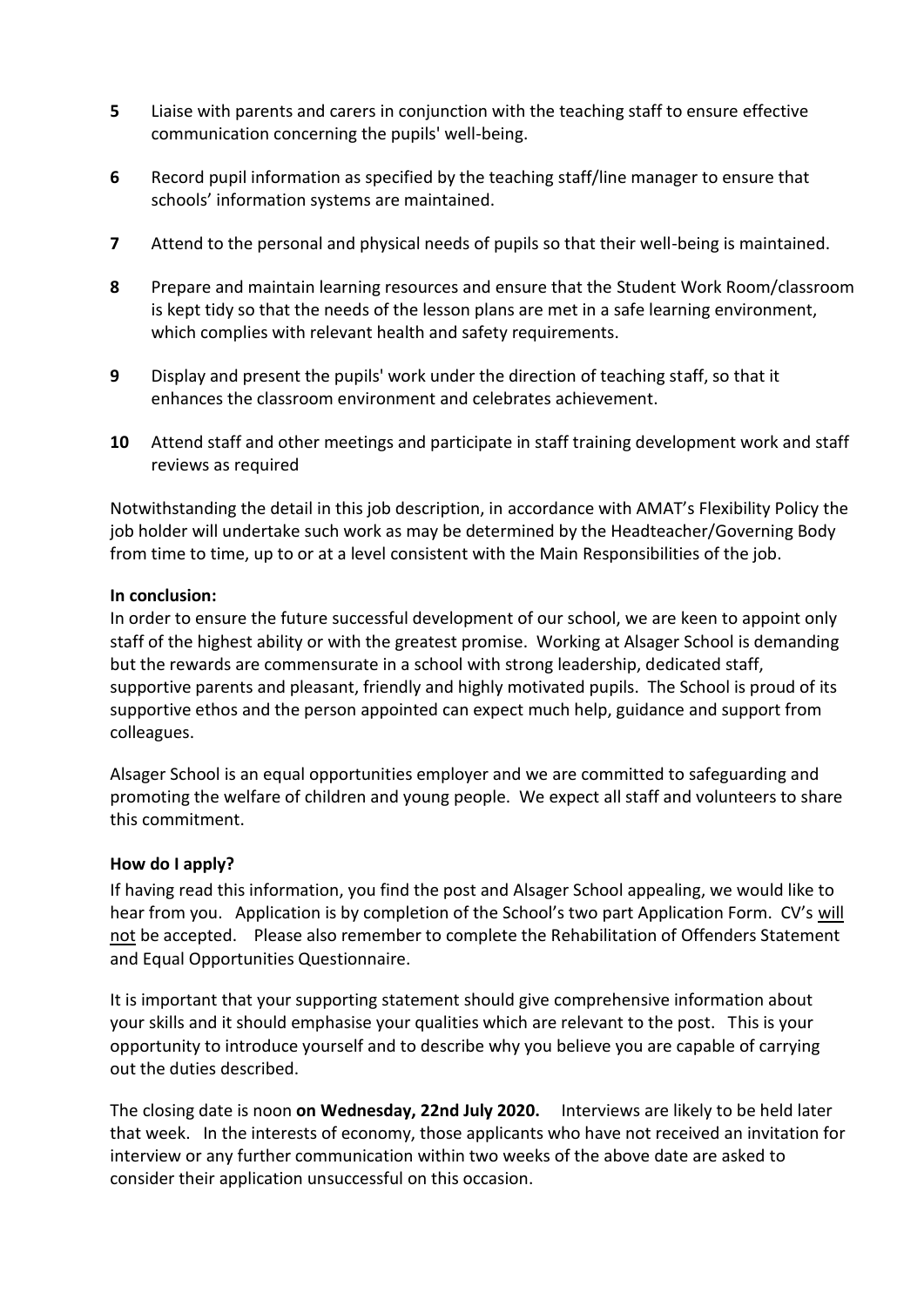Completed application forms should be returned to: Mrs Ashley Owen



H.R. Manager Alsager School Alsager ST7 2HR

Please ensure the correct postage requirements for your application if it is a large Envelope, to avoid any delay in the post.

If you complete an application electronically, you can return your application via email to Mrs Owen at [jobs@alsagerschool.org](mailto:jobs@alsagerschool.org) All electronically submitted applications will be acknowledged. *Please note that you will be required to sign a paper copy of your application if you are invited to interview.* 

It is the School's practice to take up references for all shortlisted candidates. One referee should be from your current or most recent employer. Where you are not presently working with children but have done so in the past, you should provide a referee from that employer.

References will not be accepted from relatives or from people writing solely in the capacity of a friend.

If you require any further information or wish to discuss any issues, please do feel free to contact me. In the meantime, good luck with your application. I look forward to reading your response and to possibly meeting you in the near future.

Yours sincerely,

Ashley Owen

H.R. Manager **Aow/ Teaching Assistant/July 2020** 

Further details about the School are available from our website: www.alsagerschool.org

**PERSON SPECIFICATION**

**Job Title: Teaching Assistant Grade: 5; scp 6 - 11**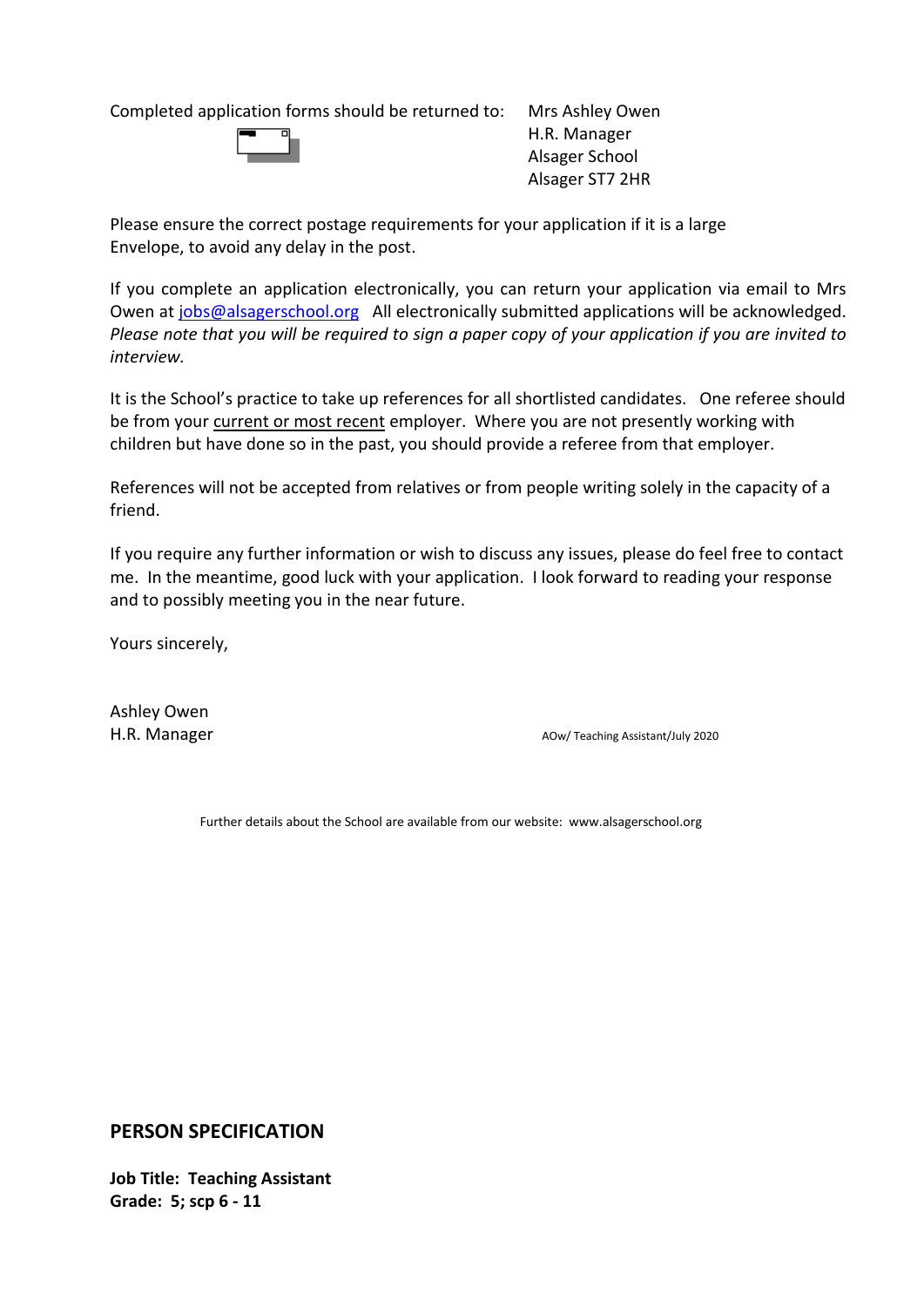| <b>CRITERIA</b>              | <b>ESSENTIAL</b>                                                                                                                                                                                                                                                                                                  | <b>DESIRABLE</b>                                                                          |
|------------------------------|-------------------------------------------------------------------------------------------------------------------------------------------------------------------------------------------------------------------------------------------------------------------------------------------------------------------|-------------------------------------------------------------------------------------------|
| <b>Experience</b>            | Enjoy working with and have an<br>understanding of how children<br>learn.                                                                                                                                                                                                                                         | Previous experience in the<br>education field.                                            |
| Qualifications/<br>Knowledge | Good standard of general<br>education.<br>Good standard of written and<br>verbal English.<br>Excellent ICT skills.                                                                                                                                                                                                | Relevant certification.<br>NVQ in Learning Support.                                       |
| <b>Personality</b>           | Evident personal authority - ability<br>to command respect from<br>students.<br>A positive outlook.<br>Energetic & adaptable.<br>Reliable.<br>Enjoy a challenge.<br>A resilience to absorb and cope<br>with pressure.<br>Able to show and use discretion.                                                         | Self confidence.                                                                          |
| <b>Special Aptitudes</b>     | Excellent interpersonal skills.<br>Self-motivated with an ability to<br>use own initiative.<br>Excellent organisational and time<br>management skills.<br>Willingness to work hours flexibly.<br>Ability to work as an effective<br>team member.<br>Commitment to safeguard &<br>promote the welfare of children. | Have high expectations of<br>themselves.<br>Desire to be involved in further<br>training. |
| <b>Physical Attributes</b>   | Good Health record.<br>Good attendance record.<br>Pleasant manner.                                                                                                                                                                                                                                                |                                                                                           |

AOw/July 2020

# **APPOINTMENT OF: Teaching Assistant**



**TERMS & CONDITIONS OF SERVICE (NJC)**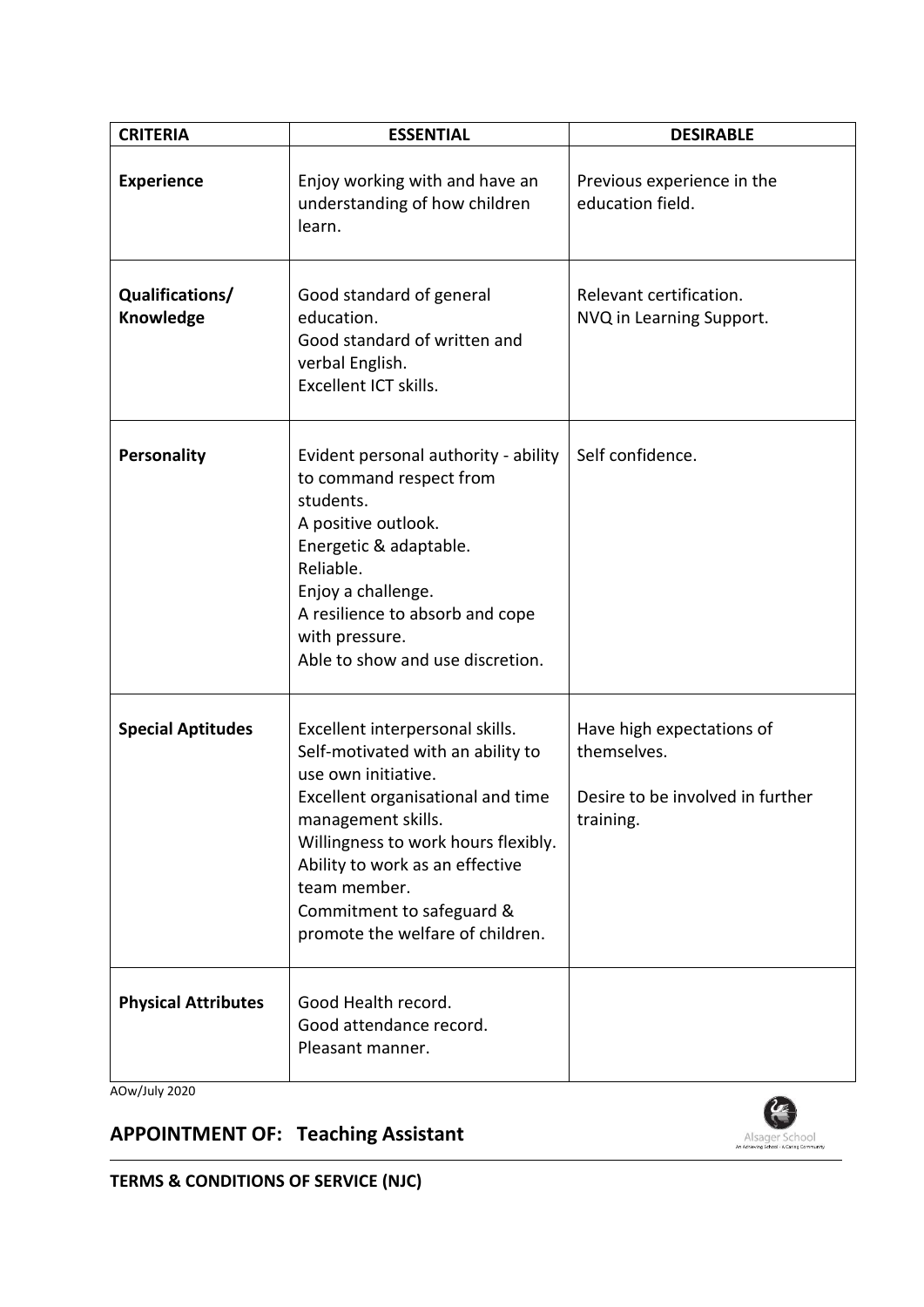#### Negotiating Body

The appointment is subject to the Scheme of Conditions of Service of the National Joint Council for Local Government Services.

#### Hours of Work

The standard working week for full time employees is 37 hours worked over five days.

#### Salary

For employees newly appointed to the school, progression through the salary scale will be by annual increment on the anniversary of your appointment each year until the maximum point of the scale is reached.

Salary is paid in 12 equal monthly payments on the 15th day of each month, or the previous day if the 15<sup>th</sup> falls on a Saturday or Sunday or public holiday. Payment will be directly into a Bank/Building Society account.

Alsager Multi Academy Trust's payslips are electronic. New staff will register on a portal. Details of how to access this site will be issued to your personal email address by our payroll provider when you take up your post.

#### Leave Entitlement

The entitlement for full-time, full-year employees is 25 working days, with an extra 5 days being granted after 5 years' continuous service. Additionally, 8 Bank Holidays are currently granted each year. NB: Pro rata entitlements are applicable for staff working less than full-time hours or part-year.

#### Probationary period

New entrants to the School are subject to a probationary period of 25 weeks during which you are expected to establish your suitability to the post.

#### Medical approval

An offer of appointment is subject to the successful candidate submitting an acceptable statement of medical history and present state of health, and, if required by the Medical Adviser, undergoing a medical examination.

#### Notice to Terminate

This appointment is subject to one month's notice by the employee. The school's notice varies according to the employee's length of service.

#### Pension Arrangements

The person appointed will have the choice to:

- become a member of the Local Government Pensions Scheme; or
- be a member of a personal pension scheme; or
- rely on the State Earnings Related Pension Scheme (SERPS).

#### Sickness Leave & Pay

The post is subject to the provisions of the School's occupational sickness scheme which entitles employees to one month's full pay and (after 4 months' employment) 2 months' half pay during their first year of employment, rising to 6 months' full pay and 6 months' half pay after 5 years' employment.

#### No Smoking

Governors have approved a "No Smoking" policy for the School. Employees joining the School do so in the knowledge that they will be required to comply with these arrangements. They will be entitled to avail themselves of medical advice on cessation planning from the Occupational Health Unit.

Relatives within the School/Council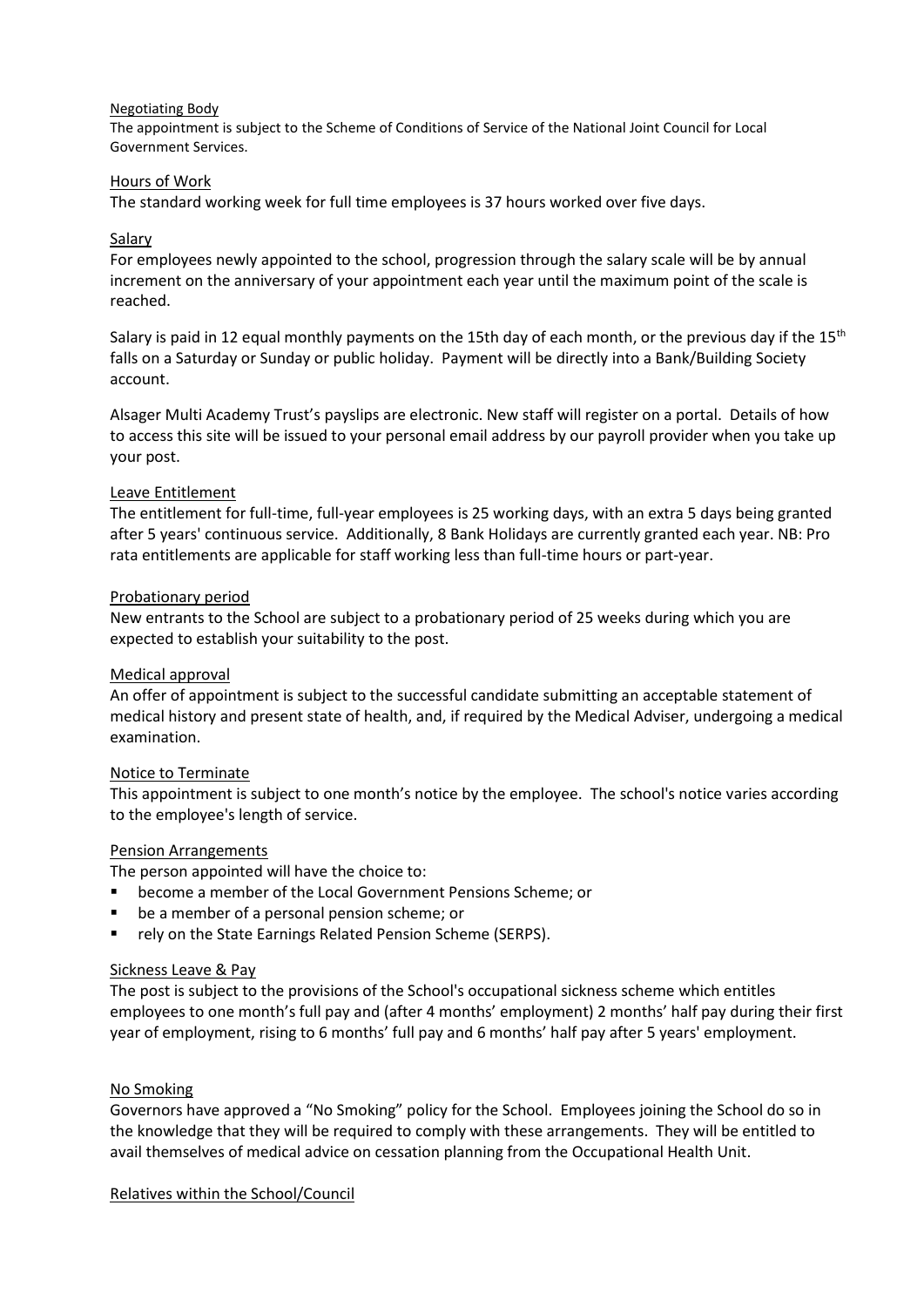Applicants must disclose on their application form details of any relative who is a School employee. If applicants do not give details of a relationship they are liable to be disqualified for the job or if appointed, liable to be dismissed. This will also be the case if the applicant or someone else uses improper influence to attempt to get them the job (but this does not prevent a School employee giving a written reference about the applicant).

#### Equal Opportunities Policy

The School is committed to the promotion of equality of opportunity and the elimination of discrimination; all applicants should note that they will be considered on the basis of suitability regardless of disability, gender, race, religion, age, sexual orientation and marital status or any other discrimination which is unfair or unreasonable.

#### Asylum and Immigration Act

All successful applicants will be asked to confirm, in advance of taking up the appointment, that they are eligible to work in the United Kingdom. In order to establish this the successful applicant will be asked to provide documentation showing their National Insurance Number or provide copies of Tax Forms P45 or P60, or if this is not possible, other evidence of your entitlement to work.

#### Standards of Conduct

The School's Code of Conduct, and associated guidance, sets out the standards which are expected of employees.

Any attempt by a candidate to influence the selection process improperly will result in disqualification and, if appointed, may render the employee liable to dismissal without notice.

#### Safeguarding Children

Alsager School is committed to safeguarding and promoting the welfare of children and young people and expects all staff and volunteers to share this commitment.

#### Employing people with a criminal record

The School aims, as part of its approach to Valuing Diversity, to promote equality of opportunity for all and has an open-minded recruitment policy in relation to employing people with past convictions. At the same time children must be protected and a safe working environment provided for all employees.

The Rehabilitation of Offenders Act allows for a person who has been convicted of a criminal offence involving a sentence of not more than 2½ years imprisonment and who has since lived trouble free for a specified period of time (related to the severity of the offence) to be treated as if the offence, conviction or sentence had never occurred. This is known as a spent conviction.\*

However, this job is one of those to which the provisions of the above Act in relation to spent convictions\*, **do not apply**. Applicants **must therefore disclose** whether they have any previous convictions\*, whether or not they are spent.

Should an applicant have a criminal conviction\*, this will be discussed in confidence at interview. However only convictions\* that are relevant to the job in question will be taken into account. Failure to disclose any conviction could lead to an application being rejected, or, if appointed, may lead later to dismissal.

Certain spent convictions\* are 'protected' and are not subject to disclosure to employers, and cannot be taken into account by a recruitment manager. Guidance and criteria on the filtering of these convictions\* can be found at the following link:

## [http://www.legislation.gov.uk/uksi/2013/1198/pdfs/uksi\\_20131198\\_en.pdf](http://www.legislation.gov.uk/uksi/2013/1198/pdfs/uksi_20131198_en.pdf)

\*including cautions, reprimands or warnings.

People who have convictions will be treated fairly and given every opportunity to establish their suitability for the job; all applicants will be considered on merit and ability.